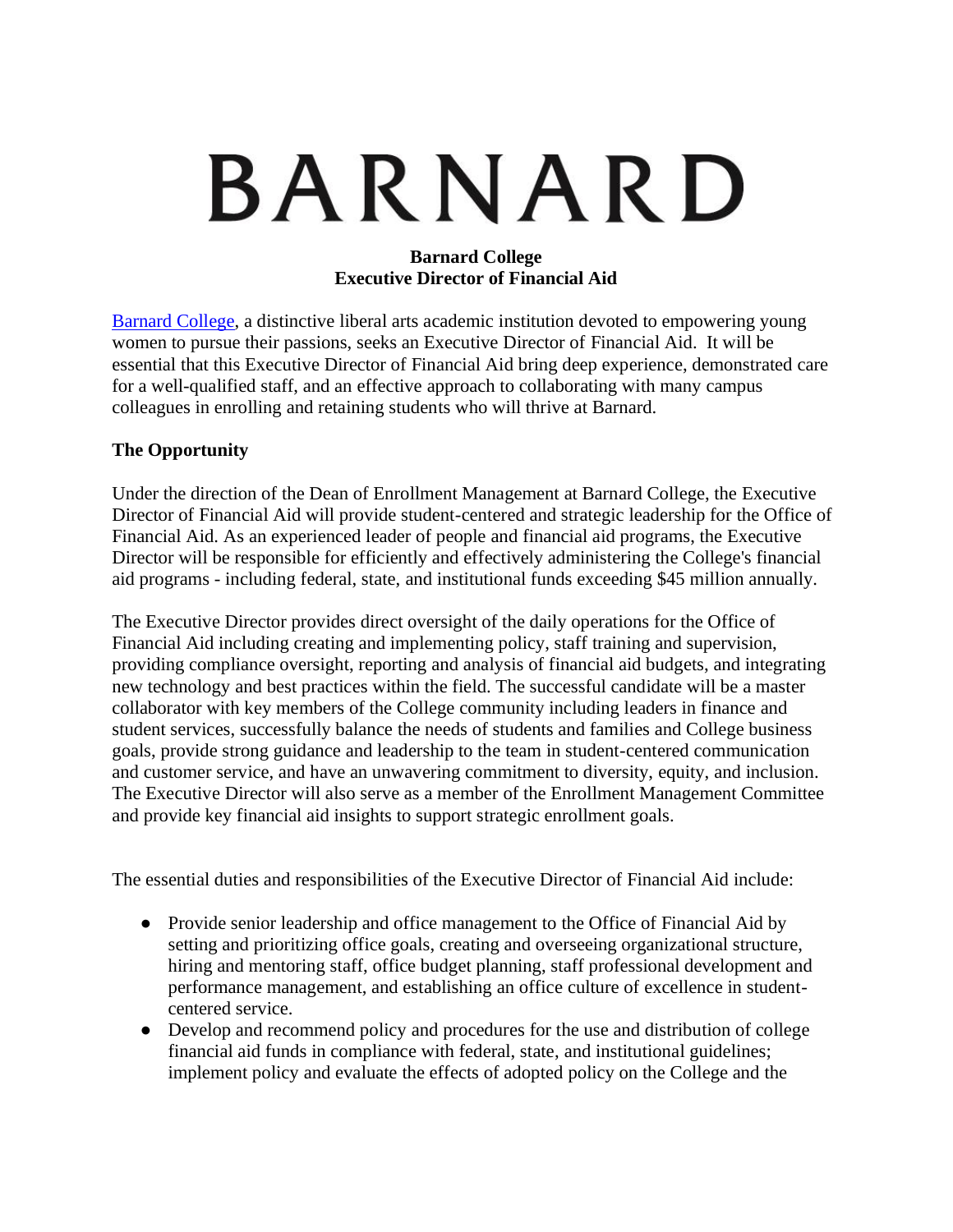student body keeping in mind such issues as retention, recruiting, budget, access, and equity.

- Review and analyze current business practices; monitor, review, and analyze current and future financial aid-related public policy for potential impacts; and recommend and/or implement adjustments to student aid related college business practices and procedures, as needed.
- Oversee the development and maintenance of the College's financial aid policies and procedures manual in compliance with federal, state, and institutional policies, procedures, and regulations.
- Prepare institutional applications for federal and state student aid funds, including the annual Fiscal Operations Report and Federal Application for Funds, the quarterly Higher Educational Opportunity Program reports, and quarterly Pell Grant Institutional Program Summary Report; ensure College compliance with statutes and regulations regarding the administration of federal and state programs and prepares for annual audits and periodic program reviews by independent auditors and/or representatives of federal and state agencies.
- Develop and recommend annual budgets for Barnard grant aid, including projecting federal and state support; conduct briefings for the president, college senior leadership, and financial aid committees.
- Create an open, welcoming, and inclusive environment in financial aid that actively supports and advises prospective and current students and their families.
- Select students eligible for grant aid and authorize disbursement of financial aid funds to those students; review Professional Judgment cases and render decisions on financial aid related matters; report to the Controller's Office the amount and form of each award made; and authorize transfer of funds to appropriate accounts.
- Work with Beyond Barnard to assure the proper administration of Federal Work Study and Barnard College Job programs, including monitoring awards, providing eligibility lists, and preparing reports.
- Assign Barnard restricted scholarships by providing the Development Office with recipient information reports; support fundraising efforts in the development of additional financial aid resources by providing data for grant proposals.
- Develop collaborative relationships with key departments across the college, including the Bursar's Office, Office of the Controller, Finance, Beyond Barnard and other offices; maintain strong partnerships with the Bursar office and create bridges that assist students in understanding the relationship of financial aid to student billing.
- Partner with the new LeFrak Center for Health and Well-Being to collaborate on financial literacy programs for current students.
- Serve as a member of the Strategic Admissions-Aid group that includes the President, Executive Vice President of the College and General Counsel, Chief Financial Officer, Vice President for Enrollment and Communications, Dean of Enrollment Management, and Bursar.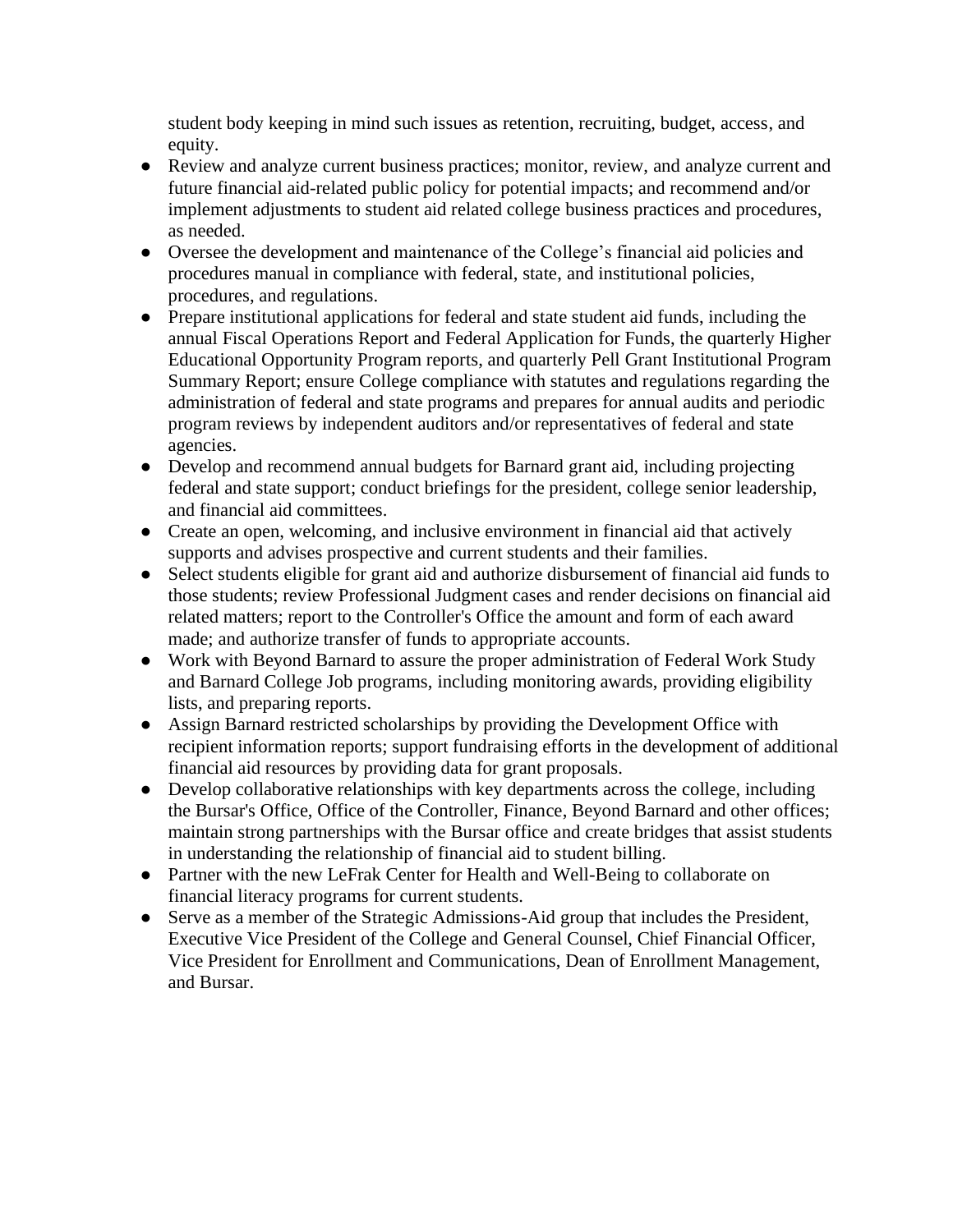## **Qualifications, Abilities and Desired Characteristics**

Barnard College expects candidates to have a minimum of seven years of experience in financial aid administration, including several years of supervisory experience. It is required that the Executive Director will have a bachelor's degree and it is strongly preferred that the selected candidate have a master's degree or equivalent, in student personnel administration or a related field.

The successful candidate will also possess the following abilities and characteristics:

- In-depth knowledge of federal, state, and institutional regulations governing financial aid, including grants, work study and loan programs.
- Familiarity with federal financial aid programs and their requirements, as well as experience in the awarding of financial aid within a need-based analysis using Institutional Methodology (IM).
- Knowledge of electronic payment/disbursal systems for Federal and State aid processing.
- Ability to work effectively with students and parents; student centric professional who possesses a sensitivity to student needs and development.
- Strong interpersonal skills; exceptional oral and written communication abilities, as well as effective presentation and counseling skills.
- Understanding of how to use systems to streamline processes and create efficiencies in order to be responsive to the needs of prospective and current students (working knowledge of PowerFAIDS, Colleague, Workday, and Slate a plus).
- Demonstrated supervisory skills; a willingness to cross train, provide professional development and enhance the existing strengths of the team.
- Strong organizational and analytical skills; ability to analyze, interpret, and understand data and key metrics to leverage financial aid effectively.
- Ability to inspire the financial aid team as a confident change agent and desire to create a culture of collaboration with key partners at the college.

# **The College**

Barnard College has been a distinguished leader in higher education for women for over 125 years and is one of the most sought after private liberal arts colleges in the nation. Founded in 1889, the College was the first in New York City, and one of the few in the country, where women could receive the same rigorous liberal arts education available to men. Its partnership with Columbia University, its setting in New York City, and its unwavering dedication to the advancement of women make Barnard a truly singular place to study and learn.

Today, Barnard College enrolls over 3,000 academically talented undergraduate women from diverse backgrounds. Barnard's student body includes residents from nearly every state and nearly 58 countries worldwide. Over 44% of the student body identify as students of color, and 13% are non-US citizens or permanent residents. Barnard has a need-blind admissions policy, and 16% of its students receive Pell grants with 41% of all students receiving some form of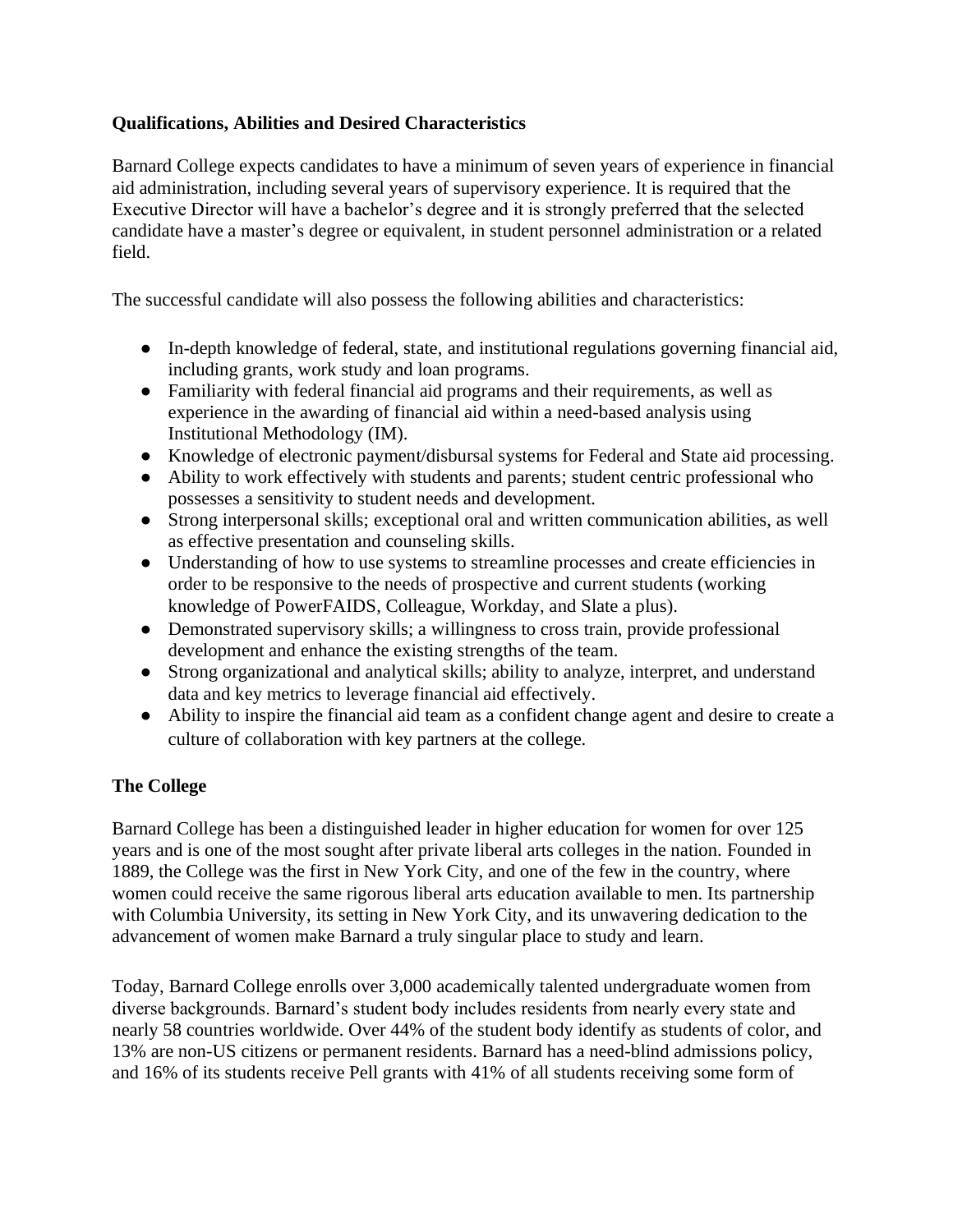financial aid. With an 11% admissions rate, Barnard is among the most sought-after colleges and universities in the nation.

Barnard's faculty are 65% women, 100% of whom possess the highest degree in their field. The College boasts a 10:1 student to faculty ratio. Barnard's [Foundations Curriculum](https://barnard.edu/curriculum) was established in 2016 and gives students the opportunity and freedom to create their own educational experience. The curriculum challenges students to think theoretically, empirically, and technologically, to write effectively, and to speak persuasively. Barnard offers degrees in more than 50 fields and has 10 academic centers. Barnard graduates nearly 600 students and is consistently among the top in producing Fulbright scholars and graduates. After graduation, nearly 90% of graduates are employed or attending graduate/professional schools within six months.

The College's FY 2022 operating budget is projected at \$253 million with revenue derived primarily from Term Bill revenue, gifts  $\&$  grants, endowment income and federal  $\&$  state sources for research and financial aid. On June 30, 2021, the College's endowment was valued at \$460 million and is managed through an outsourced chief investment officer model.

### *Barnard College and Columbia University*

Barnard is an independent liberal arts college for women with its own leadership, administration, trustees, budget and endowment, faculty, curriculum, admissions standards, graduation requirements, and physical campus. Barnard operates in partnership with Columbia University, an Ivy League research university recognized worldwide for its contributions in science, medicine, the arts, and the humanities. Barnard and Columbia share resources, whereby undergraduate students from both institutions have access to courses and facilities of both schools. Barnard and Columbia students also participate in a wide variety of joint social and extracurricular activities, and Barnard students are members of Columbia's Division I Ivy League Conference athletic teams through the [Columbia-Barnard Athletic Consortium](https://gocolumbialions.com/). Barnard faculty are tenured at both Barnard and Columbia and have access to Columbia's Academic Research Institutes, Global Centers, Seminars, and other programs.

#### *Mission Statement*

Barnard College aims to provide the highest-quality liberal arts education to promising and highachieving young women, offering the unparalleled advantages of an outstanding residential college [in partnership with a major research university.](https://barnard.edu/boldly-barnard/columbia-university) With a dedicated faculty of scholars distinguished in their respective fields, Barnard is a community of accessible teachers and engaged students who participate together in intellectual risk-taking and discovery. Barnard students develop the intellectual resources to take advantage of opportunities as new fields, new ideas, and new technologies emerge. They graduate prepared to lead lives that are professionally satisfying and successful, personally fulfilling, and enriched by a love of learning.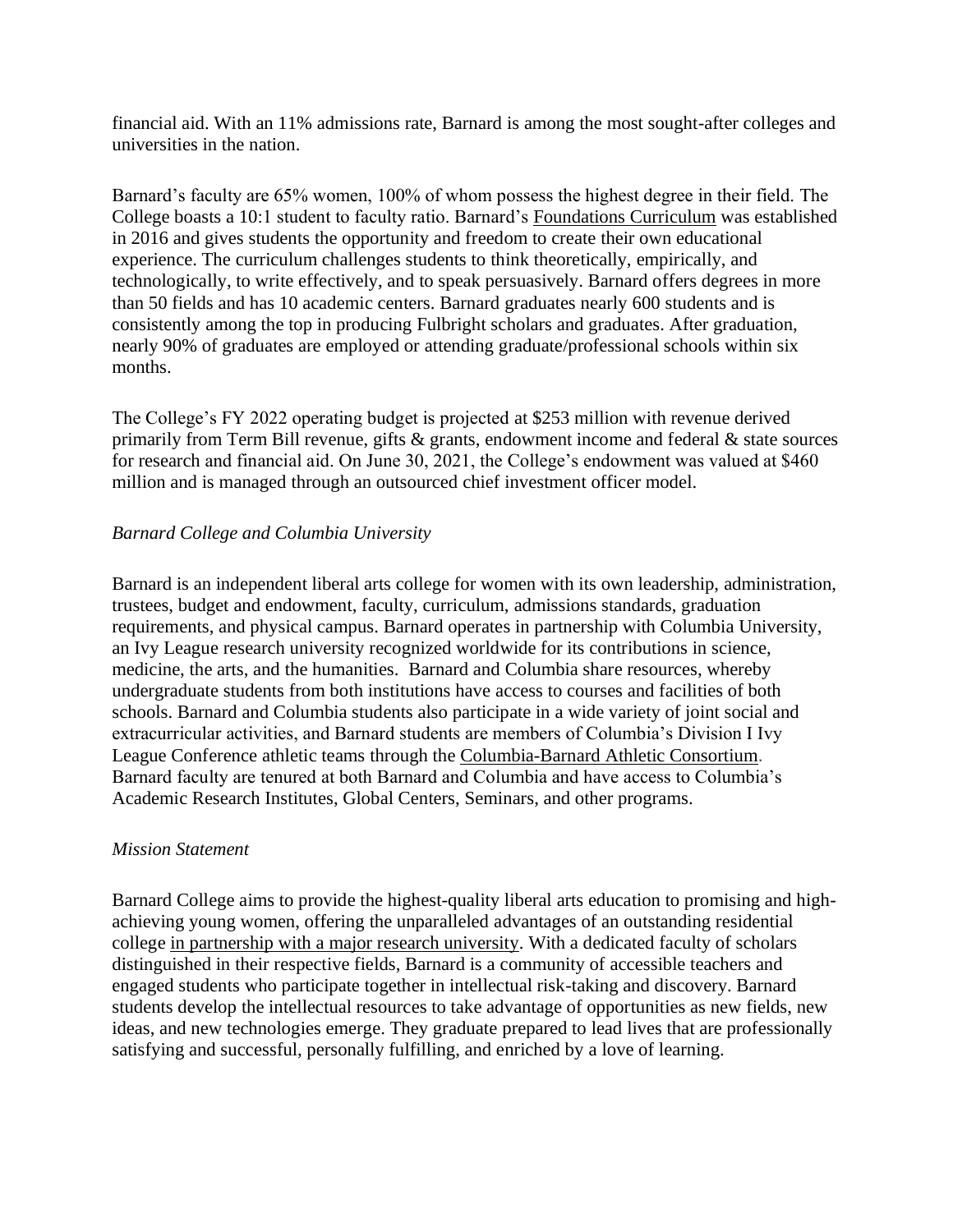As a college for women, Barnard embraces its responsibility to address issues of gender in all of their complexity and urgency and to help students achieve the personal strength that will enable them to meet the challenges they will encounter throughout their lives. Located in the cosmopolitan environment of New York City and committed to diversity in its student body, faculty, and staff, Barnard prepares its graduates to flourish in multi-cultural surroundings in an increasingly interconnected world. The Barnard community thrives on high expectations. By setting rigorous academic standards and giving students the support they need to meet those standards, Barnard enables its students to discover their own capabilities. Living and learning in this unique environment, Barnard students become agile, resilient, responsible, and creative, prepared to lead and serve their society.

#### *President Sian Leah Beilock*

A cognitive scientist by training, President Beilock is focused on developing Barnard as a singular institution. She is raising the College's eminence in math, science, and technology to parallel its renown in the arts and humanities. Building on Barnard's unique relationship with Columbia University, President Beilock is increasing options for students to transition directly from the College into a range of master's programs at Columbia, including international relations, public health, computer science, and engineering. She is also working to bridge the gap between college and life after college through the innovative Beyond Barnard office; to amplify the importance of health and wellness through the opening of the Francine A. LeFrak Foundation Center for Well-Being; and to ensure that Barnard continues to attract a highly diverse student body that is deeply engaged with all that the College and the City of New York have to offer.

Prior to her appointment as President, Beilock spent 12 years at the University of Chicago, where she was the Stella M. Rowley Professor of Psychology and a member of the Committee on Education. Her research specializes on how children and adults learn and perform at their best, especially under stress. In her role as a member of UChicago's senior leadership, she served as the Executive Vice Provost and an Officer of the University. President Beilock earned her Bachelor of Science in cognitive science from the University of California, San Diego, and Doctors of Philosophy in both kinesiology and psychology from Michigan State University.

#### *Division of Enrollment and Communications*

[Jennifer Fondiller, '88](https://barnard.edu/jennifer-fondiller) oversees the division of enrollment and communications. This important area of the College focuses both externally and internally as it introduces Barnard to the world and includes the offices of admission, financial aid, communications, and pre-college programs. The Executive Director of Financial Aid will report to the Dean of Enrollment Management, [Christina Lopez,](https://barnard.edu/christina-lopez) who oversees both admissions and financial aid. Critically, the division of enrollment and communications works effectively and collaboratively with nearly every facet of the Barnard community in an effort to seamlessly select, welcome and orient new and continuing students to the College.